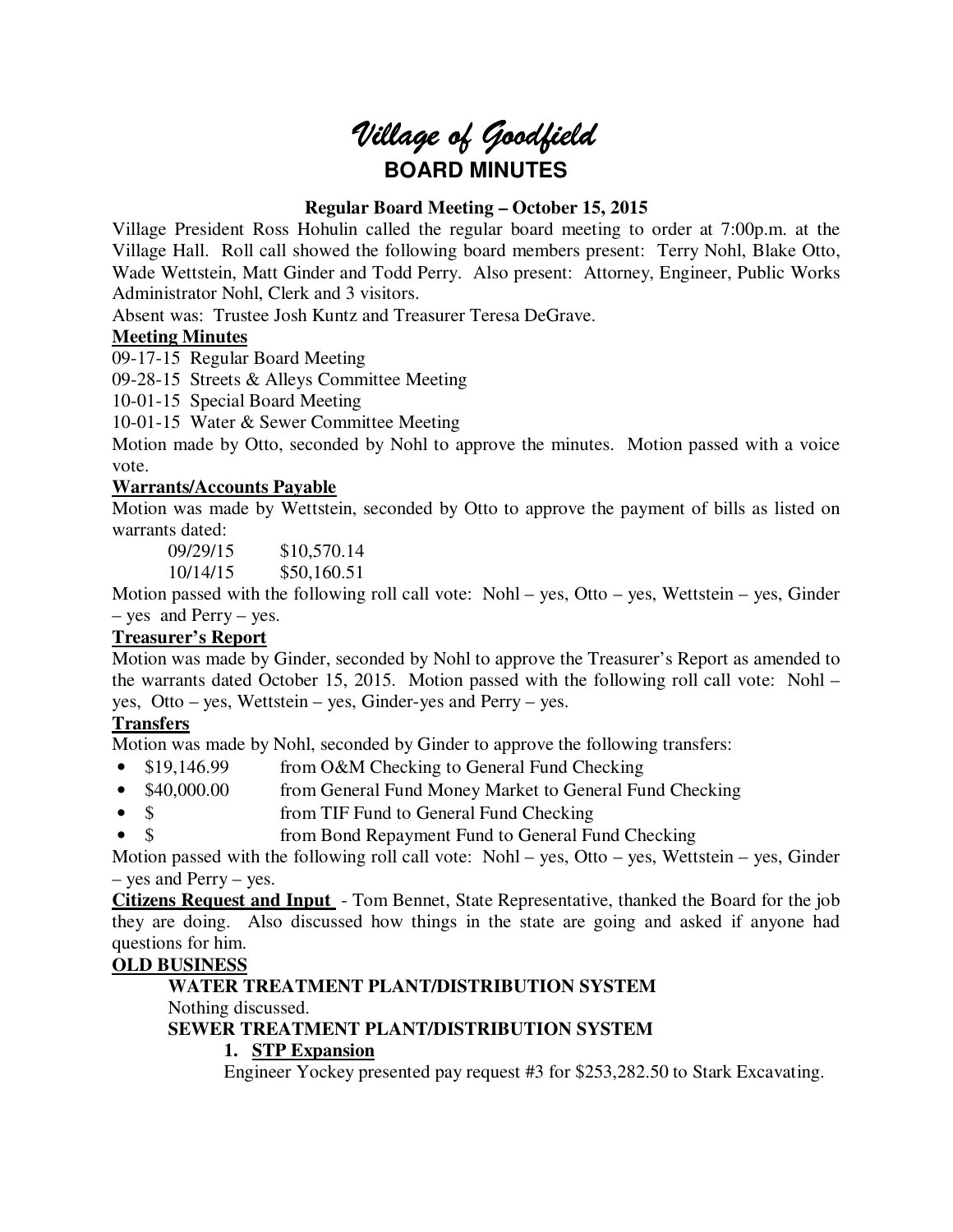Retainage is \$85,546.00. Seeding needs to be done and must have substantial completion by December 21. Motion was made by Perry, seconded by Otto to approve pay request #3 for \$253,282.50 to Stark Excavating. Motion passed with the following roll call vote: Nohl – yes, Otto – yes, Wettstein – yes, Ginder yes and Perry – yes.

Engineer Yockey also brought change order #3 & #4.

#### **Change order #3**

2 more bio bags were needed which cost \$13, 500. Motion was made by Nohl, seconded by Perry to approve change order #3 for \$13, 500 for two more bio bags. Motion passed with the following roll call vote: Nohl – yes, Otto – yes, Wettstein – yes, Ginder – yes and Perry – yes.

#### **Change order #4**

When the STP Project was bid the Engineer put in a unit price for the clay liner and 1,000 square yards was bid as a unit price. The Engineer assumed ½ the lagoon would need the clay liner. In reality 80% of the lagoon needed the clay liner. This is an additional 4,980 square yards. Stark is asking for \$109,560 for the additional liner. Motion was made by Wettstein, seconded by Ginder to accept change order #4. Motion passed with the following roll call vote: Nohl - yes, Otto  $-$  yes, Wettstein  $-$  yes Ginder – yes and Perry – yes.

The next change order will be for work on the rock filter.

The Village received the DPDES permit.

#### **2. Trunk Sewer Improvements – Clearing Brush - Easements**

Engineer Yockey said some sections of the trunk sewer need to be upsized. The Village cannot get a permit to cross the railroad. The only other way to access the trunk line is through Max Hoerr's property. The Village will discuss this with Max Hoerr.

#### **Payment of outstanding invoices upon request of Village Engineer**

None.

#### **Goodfield Business Park**

Nothing discussed.

#### **Possible acquisition of decommissioned Ameren Substation**

Ameren has taken additional soil samples at its former substation property which tested negative. Engineer believes the property would be useful to the Village and recommends pursuing to purchase the property. Attorney Ierulli will follow up with Ameren.

#### **Street Repairs/MFT Sealcoat**

Nothing discussed. Project completed.

#### **Robinson Street Overlay**

Engineer Yockey presented final pay request from Cullinan in the amount of \$89,062.51. This was \$234.71 over the bid. Motion was made by Ginder, seconded by Wettstein to authorize Village President to sign and send to IDOT for their approval. Motion passed with the following roll call vote: Nohl – yes, Otto – yes, Wettstein – yes, Ginder – yes and Perry – yes.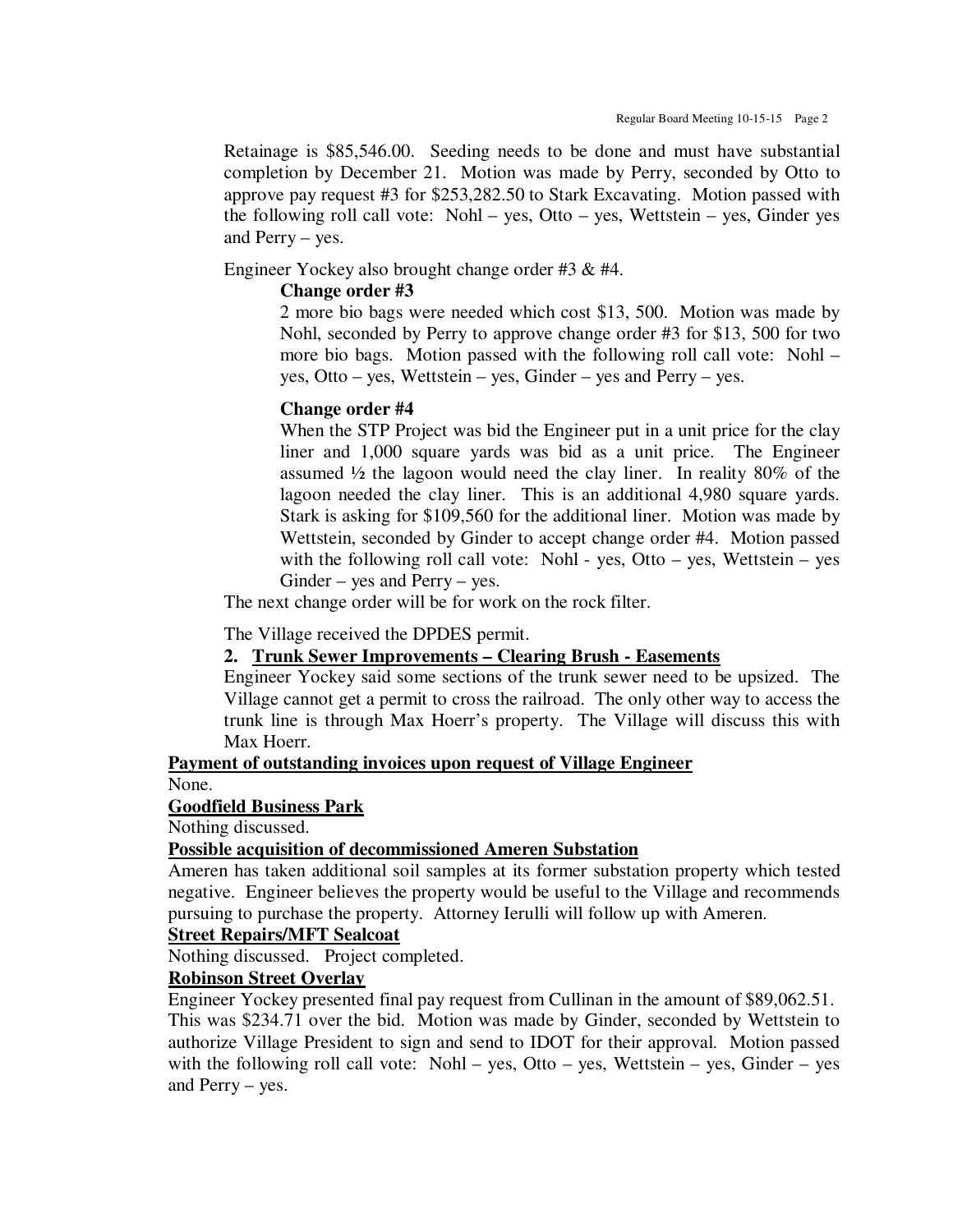#### **Possible Annexation**

The Village is working with Max Hoerr to possibly annex his property.

#### **Memorial for Sybil Grimes**

If anyone is interested in giving money for a memorial donation for Sybil Grimes they should give the money to Teresa or Sheri. Village funds will not be used for a memorial. **NEW BUSINESS** 

# **ADDWC Recycling**

Keith McArdle stated they have been getting a lot of complaints from our neighbor regarding stuff blowing into her yard. The community definitely uses the recycling bins. President Hohulin suggested purchasing an L shaped fence to keep debris from blowing around. Motion was made by Wettstein, seconded by Perry to look into getting a price for a fence. Motion passed with voice vote.

#### **East Robinson Street – Right of Way**

Attorney and Engineer have not heard back from Woodford County Title Co. yet. Ron Holliger was in attendance and stated that he found an unrecorded deed that shows the Village owns 20' of his property. Clerk will check Village files for East Robinson Street Quit Claim Deeds.

#### **Building Permit Changes**

Nothing discussed.

#### **Watermain Extension**

Max Hoerr is moving his business to the south side of Goodfield which is not in the Village. He would like to extend the watermain if the Village will pay for materials and engineering Max would do the work. Max asked if Steve Knapp does not annex could Max get a break on water usage. A meeting will be set up to discuss annexation with Max and Steve. Motion was made by Wettstein, seconded by Nohl to allow Engineer to get stated on paperwork for the watermain extension. Motion passed with the following roll call vote: Nohl – yes, Otto – yes, Wettstein – yes, Ginder – yes and Perry – yes.

Max also asked if the Village would allow post frame building. PWA Nohl and Kris Swords will discuss and get back to the Board.

#### **Audit Contract Renewal**

Tabled until next month's meeting.

#### **Schedule Committee Meetings**  None scheduled at this time.

**Municipal Calendar**  Completed.  **Other Business Engineer –** None. **Public Works Administrator –** None. **Trustees Nohl** – None. **Grimm** – None. **Otto –** None. **Kuntz –** Absent. **Wettstein –** None. **Ginder –** None.